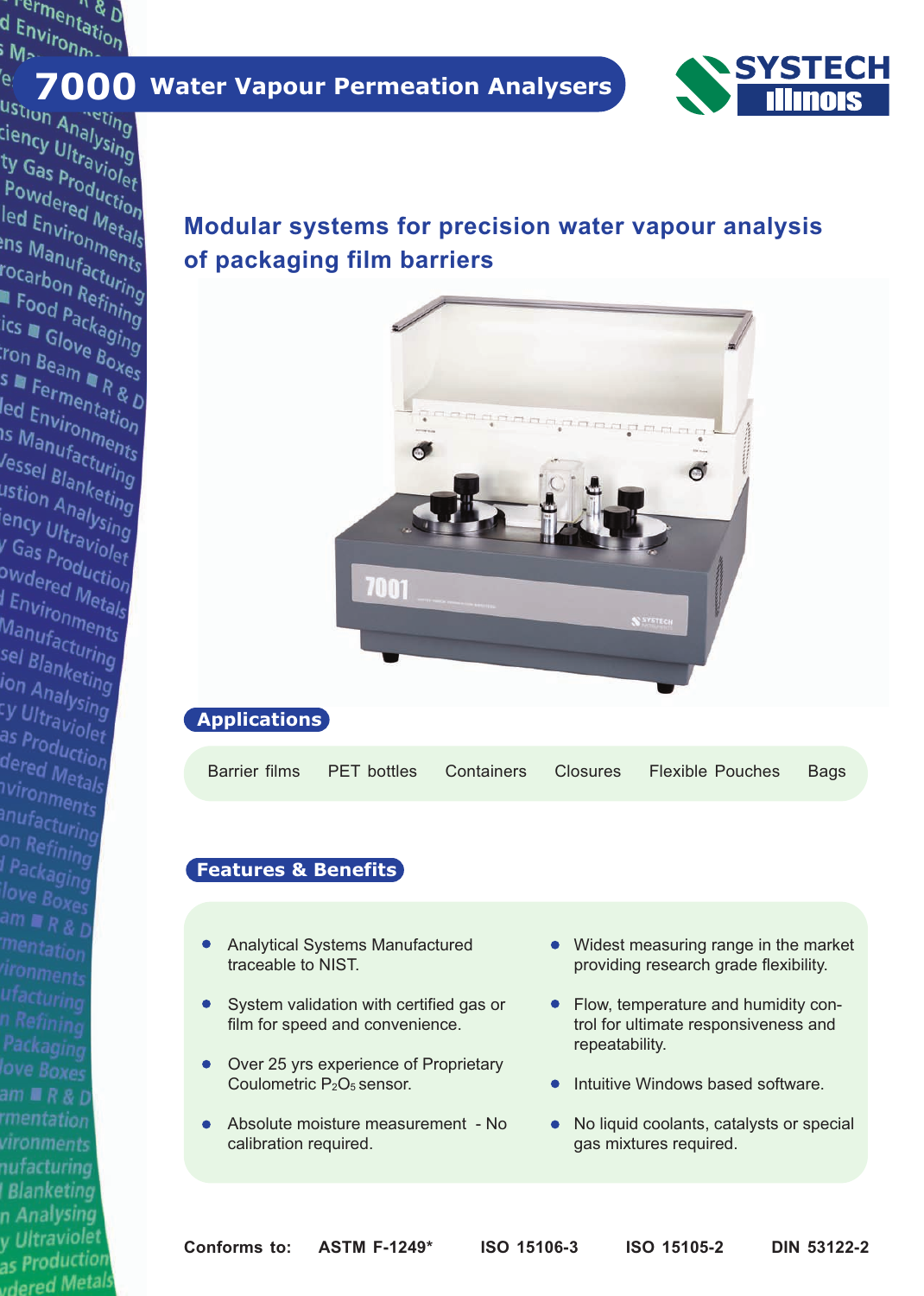## **Manufacture traceable to NIST**

All Systech Illinois analysers are certified traceable to NIST. In addition, analytical performance is validated using NIST certified gases and NIST traceable films. A set of validation films and a spare  $P_2O_5$  sensor comes as standard with all of the water vapour permeation analysers.

#### **P2O5 Sensor Technology**

**Termentation**<br>Environment<br>Maximum *I* ermentation<br>I Environment<br>Manufacturis<br>Passel - Acturis **. Environments**<br>Manufacturing<br><sup>essel</sup> Blanker:<br>Istion wanufacturing<br>Pasel Blanketing<br>Istion Anketing<br>Iency Unalysi --sel Blanketing<br>Istion Analysing<br>iency Ultr<sup>aysing</sup><br>V Gas - <sup>tra</sup>Vising suon Amalysing<br>iency Ultraving<br>Y Gas Proviolet<br>Powds <sup>roduct:</sup> They Ultraviolet<br>Powdered Uction<br>Powdered Uction<br>ed Engles Morn **Powdered Metals**<br>Powdered Metion<br>ed Environmetals<br>ns Marronmetals . Owdered Metion<br>ed Environmetals<br><sup>ns</sup> Manufacture<br>ocarb -u Environmetals<br>ns Manufacturis<br>ocarbon Refuring<br>| Food - <sup>Refini</sup>-9 " Wanufacturing"<br>Ocarbon Refining<br>" Food Packani<br>Cs " Cl<sup>ackani</sup> **Carbon Refining<br>I Food Packaging<br>Cs La Glove Boy<br>On Rou<sup>ve Boy</sup> CS & Glove Boxes**<br>CS & Glove Boxes<br>On Beam Boxes on Beam<br>Ton Beam<br>Fermentati<br>And Fermentati on Beam Doxes<br>■ Fermentation<br>ed Environment<br>s Martionment a Fermentation<br>ed Environments<br>s Manufacturis<br>essol - <sup>facturi</sup>s -a Environments<br>s Manufacturing<br>essel Blanket:<br>istion anket: *anufacturints*<br>essel Blanketing<br>stion Analys:<br>Phouse <sup>nalys:</sup> ssel Blanketing<br>Stion Analysing<br><sup>Shey</sup> Ultraviol an Analysing<br>Phcy Ultraviolet<br>Gas Producet Gas p<sub>roduction</sub><br>Gas p<sub>roduction</sub><br>"Wdered Mo:

wdered Metals<br>Environmetals

Environments<br>Environments<br><sup>Manufact</sup> any Ironments<br>Manufacturing<br>el Blankes: el Blanketing<br>el Blanketing<br>on Analyst<sup>.ng</sup> on Analketing<br>on Analysing<br>y Ultraw

y Ultraviolet<br><sup>Is Produ</sub></sup> s Production<br>Is Production<br>lered M lered Metals<br>Vironm vironments<br>nufact nufacturing<br><sup>In Rose</sub></sup> n Refining<br>Park Packaging<br>love n ove Boxes<br>im = C  $\lim$   $\mathbb{R}$   $R$  &  $D$ 

 $m \equiv R \& D$ mentation ironments ufacturing **Blanketing Analysing** Ultraviolet s Production dered Metal The two most common sensor types for measuring moisture are IR (infra-red) and  $P_2O_5$ (phosphorous pentoxide). The  $P_2O_5$  sensor is more sensitive and stable than IR and does not require calibration.  $P_2O_5$  is the primary method for absolute moisture measurement. Systech Illinois have over 25 years experience of using  $P_2O_5$  sensor technology.

\*The Systech Illinois 7000 analysers comply with ASTM standard F-1249 with the exception of the sensor technology. The standard relates to an infra-red sensor whilst the Systech Illinois analyser uses a coulometric sensor - a dedicated method of moisture analysis.

#### **Widest measuring range**

The 7000 series offer you the widest measurement range in the market providing research grade flexibility.

- Measurement range of 0.002- 1000 g/m2/day with masking.
- Quality Assurance orientated speed and agility.
- Up to five expansion modules available to increase testing throughput.



#### **Precision control**

These analysers offer precision temperature and humidity flow control providing ultimate responsiveness and repeatability.

- Test gas and carrier flow gas controlled by premium electronic mass flow controllers.
- Widest sample temperature range available of 5 to 50°C.

#### **Laboratory Testing Services**

Accurate relative humidity range from 20% to 90%.

- Our test laboratory will perform your Permeation Testing and Headspace Analysis. Whether you are developing innovative materials and packages or validating that your supplier is meeting specification. We can exceed your expectations with:
- Competitive Prices
- Fast Turnaround
- Independent non-biased results
- 25 Years Experience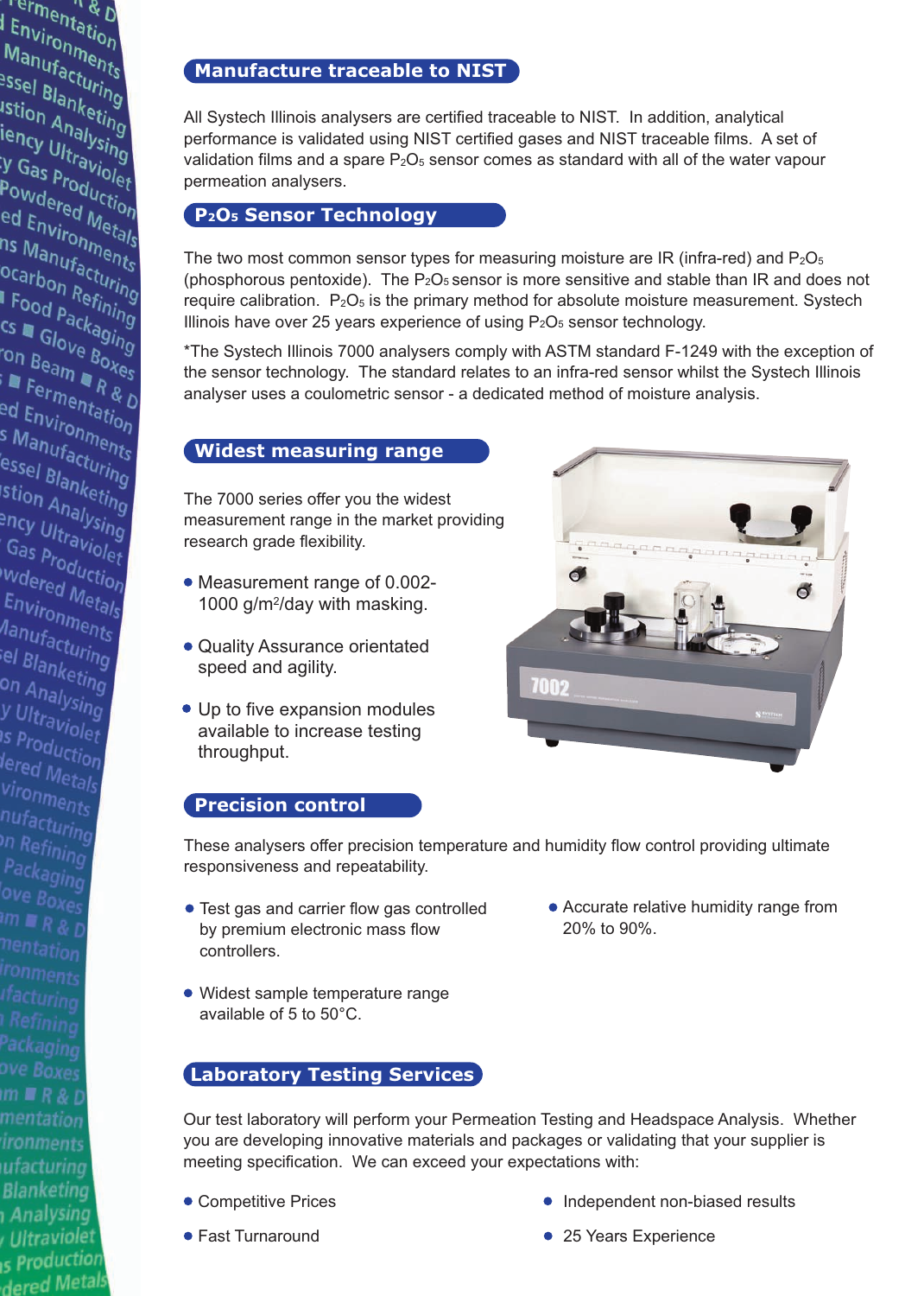### **Software**

The intuitive Windows based software offers:

- Easy input and recall of operating parameters and test protocols.
- User-friendly data tracking, searches, sorts, storage and output capabilities.
- **Graphical representation of** measurement data in real time.
- Auto-stop feature stops test when samples have reached equilibrium or by user entered elapsed time value.
- Complete system diagnostics.

#### **Start up**



#### **Set up**



#### **Actual data**



## **Principle of Operation**

Utilising our proprietary sensor technology to detect water vapour transmission rates, samples are clamped or attached to a diffusion chamber. Wet nitrogen is then introduced into the upper half of the chamber while a moisture-free carrier gas flows through the lower half.

Molecules of water diffusing through the sample into the lower chamber are conveyed to the sensor by the carrier gas.

#### **Sample Test Chamber**



This allows a direct measurement of the water vapour without using complex extrapolations. Water vapour transmission rate of the test sample is displayed as either g/m2/day or g/100in2/day.

#### **P2O5 Sensor**



To achieve an absolute measure, the technology draws upon a fundamental principle of physics.

The phosphorous pentoxide  $(P_2O_5)$ moisture sensor consists of a dual platinum winding formed around a quartz tube.

The change in the resistance across the windings creates a change in the measured current. According to Faraday's Law this is directly proportional to the amount of moisture in the gas stream.

" Controlled ontact Lens  $\frac{1}{2}$ <br>  $\frac{1}{2}$  Thealing  $\blacksquare$  Vertex vertex in the vertex of the vertex in the vertex in the vertex in the vertex in the vertex in the vertex in the vertex in the vertex in the vertex in the vertex in the vertex in amics Combus **Dxygen Defici S** High Purity Alloys and P lity a Controlle J Contact Len keting Hydro n Analysing ass/Fibre Optic uction Electro Mered Metals ity ■ Controlle Contact Lens Annealing We ramics Combus **Dxygen Deficie** High Purity Alloys and Por **Example 1**<br>Controlled ontact Lens M aling Vesse  $\frac{25}{5}$  Combustion n Deficiency h Purity Gas s and Powd ntrolled Env t Lens Mar ydrocarbol  $g \equiv$  Food  $v$ tics  $\blacksquare$  Glo ctron Bear ■ Food P tics ■ Glo tron Bear als ■ Fern olled Envi Lens Mani  $\blacksquare$  Vessel I ombustion Deficiency h Purity Gas  $OM($